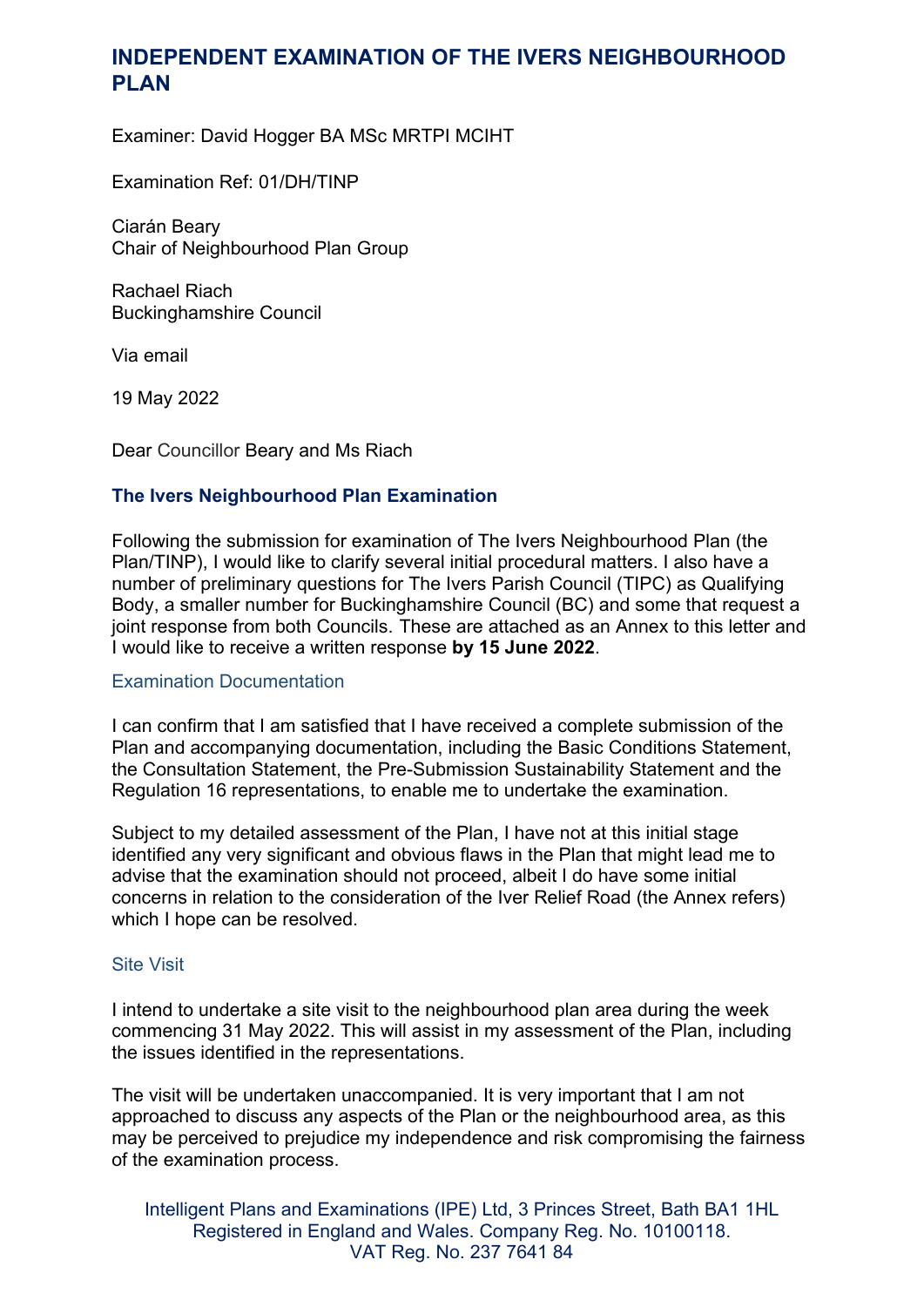I may have some additional questions, following my site visit, which I will set out in writing should I require any further clarification.

### Written Representations

At this stage, I consider the examination can be conducted solely by the written representations procedure, without the need for a hearing. However, I will reserve the option to convene a hearing should a matter(s) come to light where I consider that a hearing is necessary to ensure the adequate examination of an issue, or to ensure that a person has a fair chance to put a case.

### Further Clarification

I have a number of initial questions seeking further clarification, from both TIPC and BC. I have set these questions out in the Annex to this letter. I would be grateful if a written response could be provided by **15 June 2022**.

## Examination Timetable

.

As you will be aware, the intention is to examine the Plan (including conduct of the site visit) with a view to providing a draft report (for 'fact checking') within 4-6 weeks of submission of the Plan.

As I have raised a number of questions, I must provide you with sufficient opportunity to reply. Consequentially, the examination timetable will be extended. Please be assured that I will endeavour to mitigate any delay as far as is practicable. The IPe office team will seek to keep you updated on the anticipated delivery date of the draft report.

If you have any process questions related to the conduct of the examination, which you would like me to address, please do not hesitate to contact the office team in the first instance.

In the interests of transparency, may I prevail upon you to ensure a copy of this letter and any respective responses are placed on the Parish Council and Buckinghamshire Council websites.

Thank you in advance for your assistance.

Your sincerely

David Hogger

**Examiner**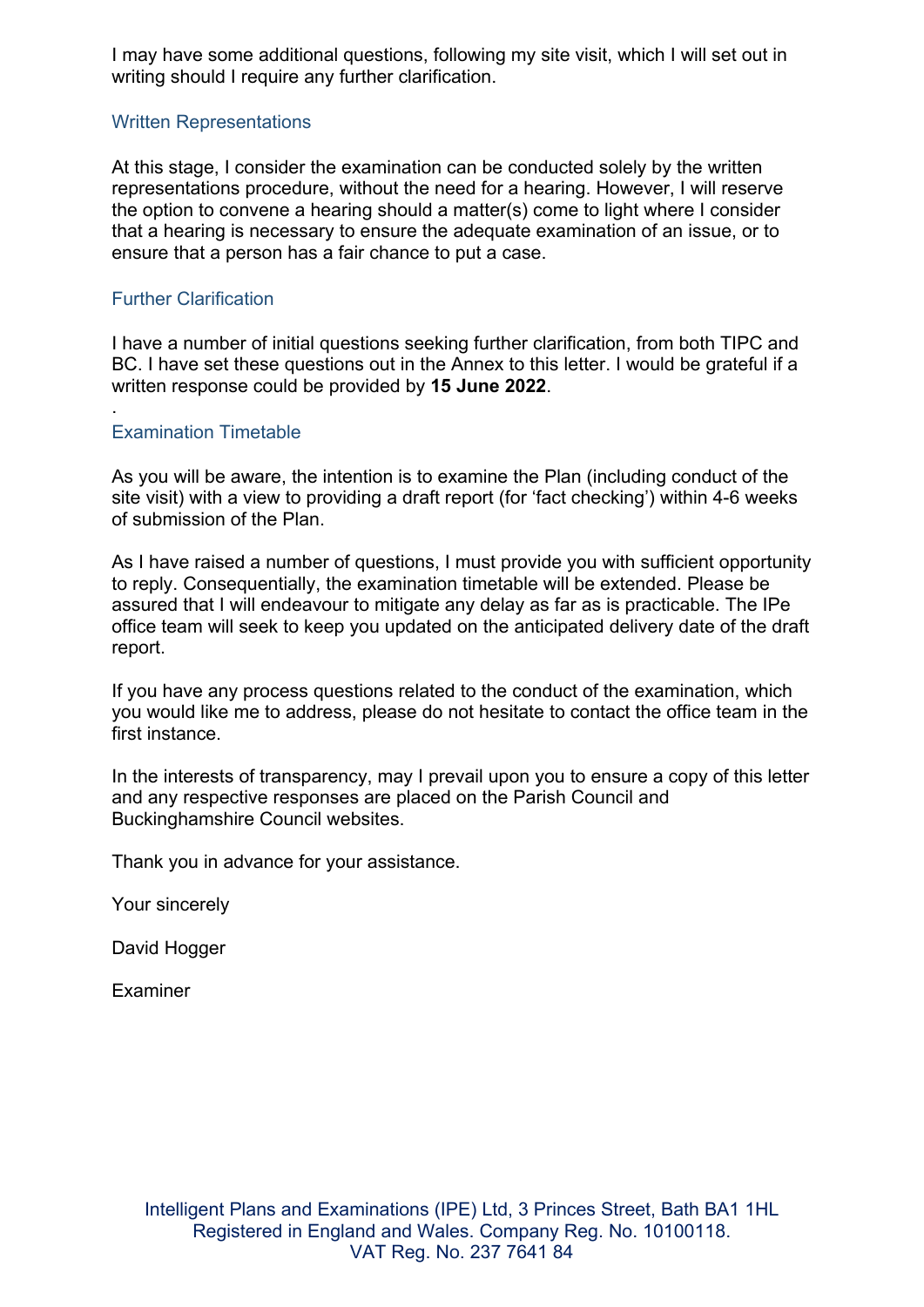# **Annex**

From my initial reading of the submission draft of The Ivers Neighbourhood Plan and the supporting evidence, I have 6 questions to which I require a joint response from both Councils; a further 4 questions for Buckinghamshire Council; and 12 questions for The Ivers Parish Council. These questions all relate to information required to assist in my determination of whether the Plan meets the Basic Conditions and other legal requirements. I have requested the submission of a response(s) by **15 June 2022**.

## Questions for both Buckinghamshire Council and The Ivers Parish Council (6)

### *I would prefer a joint response to these 6 questions but if that cannot be successfully achieved then independent responses should be submitted by the two Councils.*

1. Reference ID: 41-009-20190509 of the Planning Practice Guidance on Neighbourhood Planning, advises that 'where a neighbourhood plan is brought forward before an up-to-date local plan (i.e. the Buckinghamshire Local Plan) is in place the qualifying body and the local planning authority should discuss and aim to agree the relationship between policies in the emerging neighbourhood plan, the emerging local plan and the adopted development plan'. Could the Councils confirm that such discussions have taken place and summarise the conclusions that were drawn?

2. Bearing in mind the references in Question 1 above, regarding the relationship between Plans, I have concerns regarding the consideration of the Iver Relief Road. Paragraph 5.43 of the TINP clearly states that the Iver Relief Road project has been abandoned and there are other similar references in the document, for example in paragraphs 3.12 and 5.71. Paragraph 5.40, however, does introduce an element of doubt by introducing the phrase 'if it is not possible to deliver a relief road'.

However, Buckinghamshire Council, as Highway Authority, in its Regulation 14 submission, confirms (under policy IV15), that the 'delivery of the Iver Relief Road remains Council policy, it has not been abandoned. Further design work is currently underway'. I assume that this is still the position of BC, as I have seen no substantive evidence to the contrary.

The concept of a relief road appears to have the support of the Highway Authority and, although I have yet to draw any conclusions on the matter, I note that the Regulation 16 representation on behalf of David Wilson Homes Southern (having an interest in the land) asserts that 'a Relief Road is deliverable, in full, within the site'. The representation includes relatively comprehensive evidence regarding land south of Iver Village. The Vision document dated July 2019 includes, at figure 9, an Illustrative Framework Masterplan which identifies a route for the Relief Road.

From my initial assessment of the situation this appears to me to be a significant issue which should be addressed in the TINP, especially bearing in mind the emphasis that has been placed by the Parish Council (and others) on the need to reduce HGV traffic through the area.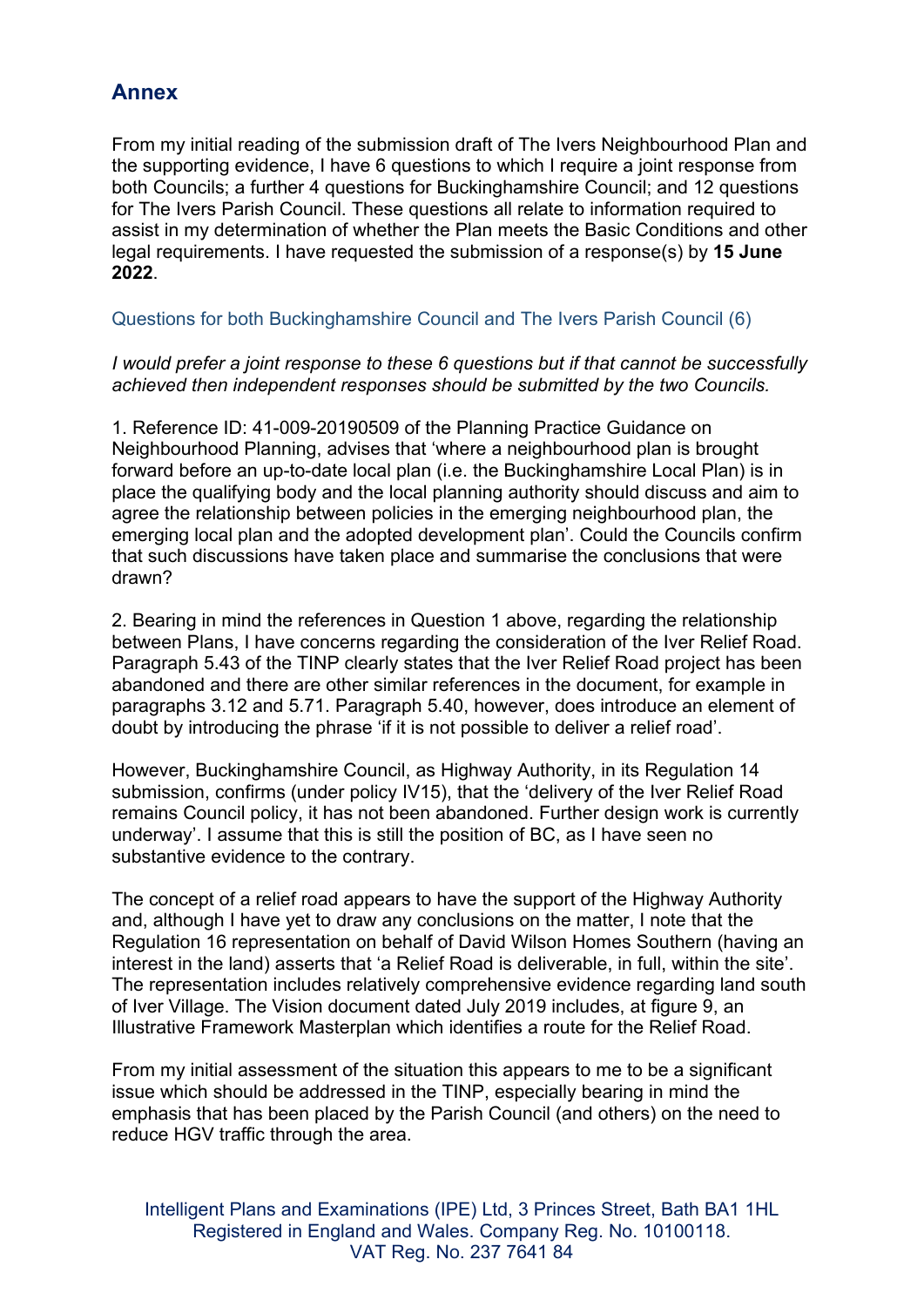I am particularly concerned that in paragraph 5.71 of the TINP, it is stated that 'The decision to abandon the Relief Road undermines previous spatial policy in seeing the Parish as a suitable location for economic growth'. If, as would appear to be the case, the Relief Road has not been abandoned, then inevitably this may have significant consequences in terms of the approach taken by the Parish Council towards further growth, bearing in mind the desire for an alignment of approach between both BC and TIPC and the need for the Plan to contribute to the achievement of sustainable development.

In summary, I am concerned that, bearing in mind the wider support for a relief road, the TINP makes no substantive reference to the proposed road, to the potential benefits that such a proposal could bring, particularly in terms of sustainability, or to the consequences in terms of development provision that the construction of the proposed road could enable. There is nothing in the TINP that would enable a decision-maker to take a reasoned approach, should such a proposal be submitted as part of a planning application. Even if it was concluded that a policy regarding the construction of a relief road would be strategic in nature, I would still expect the TINP to address the matter, in particular any consequent non-strategic implications.

On that basis could a joint response be prepared which clearly indicates an agreed way forward in addressing this issue?

I would ask both Councils to consider the implications of any potential changes to the TINP to ensure that the Plan meets the Basic Conditions, particularly in terms of: having regard to national policies and advice; the achievement of sustainable development; and the need for general conformity with the strategic policies for the area. I will need to give very careful consideration to the extent and substance of any proposed changes and whether these can be recommended as examiner modifications within the scope of the examination at this advanced stage.

3. Paragraph 138 of the NPPF confirms that the Green Belt serves five purposes, including to check the unrestricted sprawl of large built-up areas, to prevent neighbouring towns merging into one another and to assist in safeguarding the countryside from encroachment.

Paragraphs 5.9 and 5.10 of the TINP confirm that all the proposed local gaps and 'corridors of significance' that are identified in policy IV1 lie within the Green Belt. Bearing in mind the purposes of the Green Belt (as referred to above) it is not clear to me what is the justification for, in effect, duplicating national policy? Could TIPC please direct me to the evidence that reasonably justifies this approach? I would also welcome comments from BC with regard to the validity of the Parish Council's approach.

4. Policy IV15 B (page 66) includes a list of very special circumstances which would justify inappropriate development in the Green Belt at Thorney Business Park.

NPPF paragraph 147 confirms that inappropriate development is, by definition, harmful to the Green Belt and should not be approved except in very special circumstances. Those circumstances will not exist unless the potential harm to the Green Belt by reason of inappropriateness, and any other harm resulting from the proposal, is clearly outweighed by other considerations.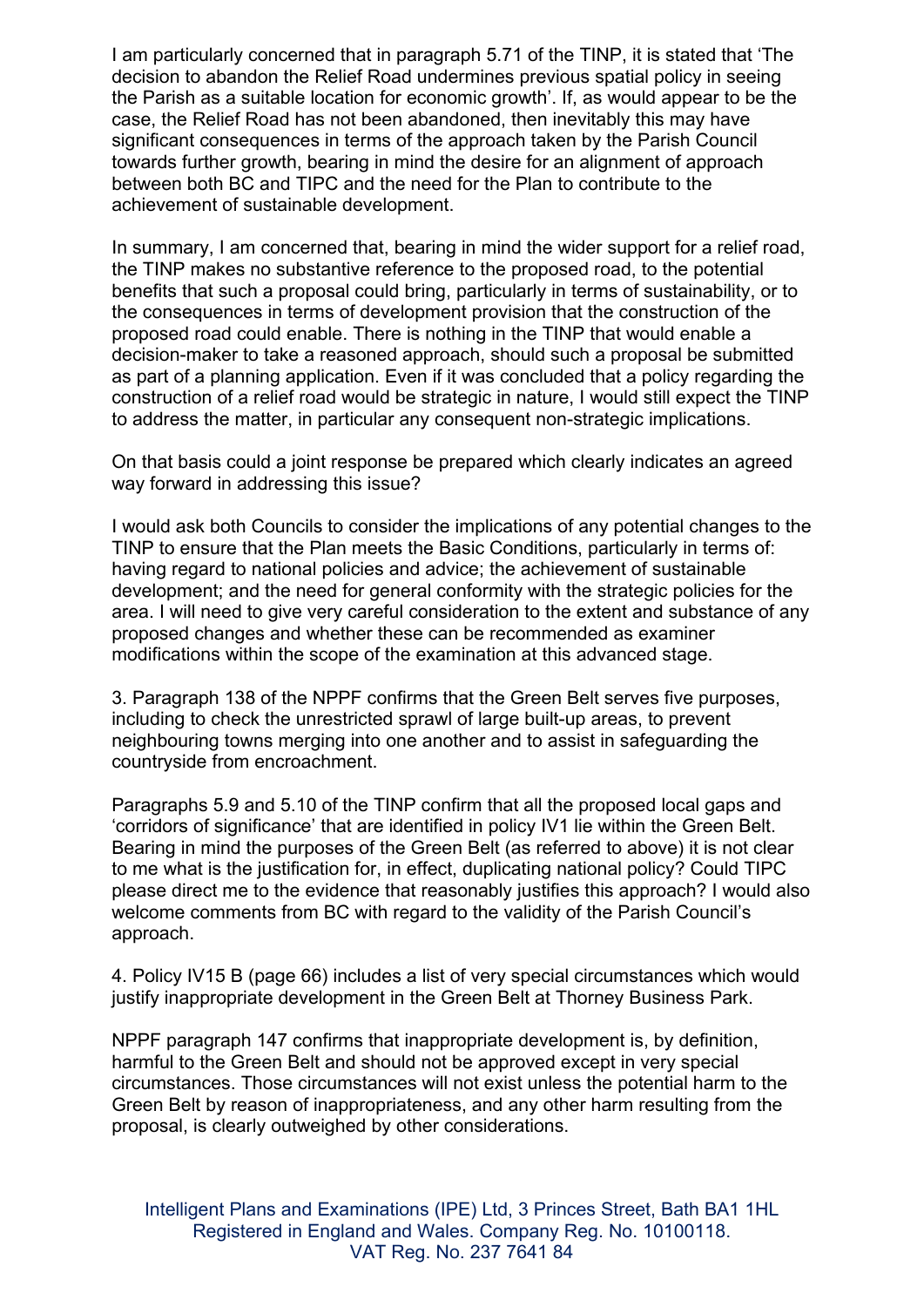Firstly, is there agreement between the two Councils regarding the release of Green Belt land at the Business Park? What are the very special circumstances in this case and where is the reasoned justification that the potential harm to the Green Belt is clearly outweighed by other considerations?

Secondly, could both Councils address whether or not there are any implications for potential development at Thorney Business Park as a consequence of the fact that the Relief Road has not been abandoned as asserted in paragraph 5.71 of the TINP?

5. A revised version of the National Planning Policy Framework was published by the Government on 20th July 2021, alongside a final version of the National Model Design Code and the National Design Guide. I would be grateful if the Councils could confirm that the submission draft of the TINP adequately reflects the national polices and advice in these documents and, if necessary, provide additional/modified wording.

6. Reference ID: 41-041-20140306 of the Planning Practice Guidance on Neighbourhood Planning advises, 'A policy in a neighbourhood plan should be clear and unambiguous. It should be drafted with sufficient clarity that a decision maker can apply it consistently and with confidence when determining planning applications. It should be concise, precise and supported by appropriate evidence'.

For the Parish Council: Policy IV14 on page 63 (PassivHaus buildings) lacks clarity and uses terms that may not be familiar to applicants or decision-makers, for example what is meant by 'zero carbon ready by design' (A); what is a 'character area' (B); who will do the 'testing' and when (C); who will undertake the Post Occupancy Evaluation Report and when (C); how is 'major development' defined (D); who will undertake the Energy Statement  $(E)$ ; what is meant by 'maximised'  $(E)$ ; and what are the consequences if opportunities to reduce energy use intensity have not been achieved? Can consideration be given to improving/securing the clarity of policy IV14?

For BC: Is policy IV14 compatible with the approach being taken elsewhere in Buckinghamshire?

## Questions for Buckinghamshire Council (4)

7. Buckinghamshire Council (BC) did not submit a representation at the Regulation 16 stage. However, I note that BC did submit a representation at the Regulation 14 stage. Could the Council confirm whether or not, in its view, the policies in the submitted TINP meet the Basic Conditions, particularly in relation to general conformity with the strategic policies of its Development Plan. If there are examples where, in the view of the Council, those conditions are not met, could the Council suggest proposed modifications to the text and policies that would adequately address any concerns that it has identified?

### 8. Can the Council confirm:

- what constitutes the Development Plan as it relates to The Ivers, and
- which policies in the Development Plan are classified as strategic?

The NPPF, in paragraph 21, states that 'Plans should make it explicit which policies are strategic policies' and that such policies 'should not extend to detailed matters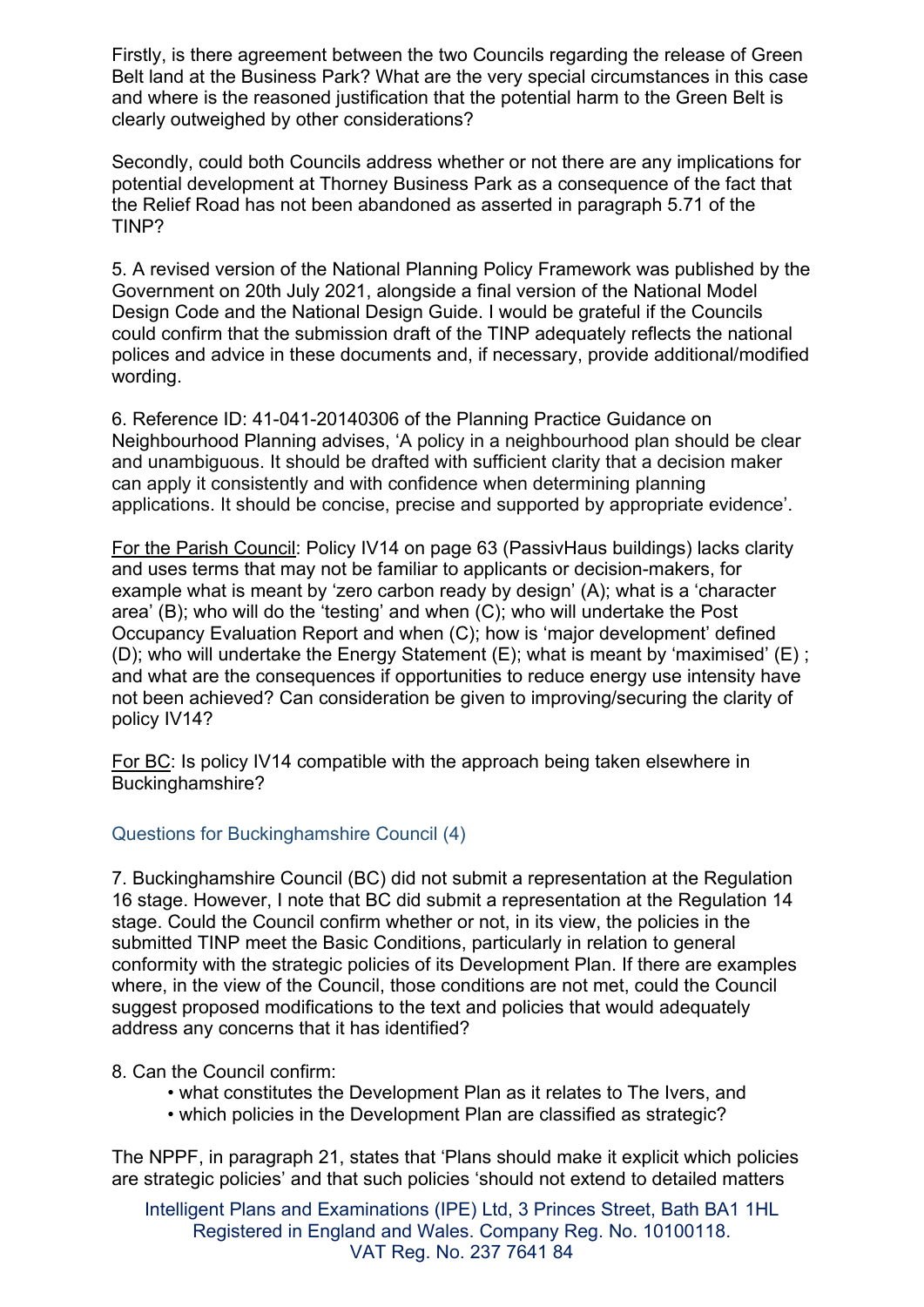that are more appropriately dealt with through Neighbourhood Plans or other nonstrategic policies'. Is the Council satisfied that the TINP includes appropriate policies for the development and use of land?

9. According to the Local Development Scheme the Buckinghamshire Local Plan is to be prepared between 2022 and 2024, with the Examination in late 2023 into 2024. Could the Council confirm what progress has been made on this document and whether or not a more detailed timetable for its preparation has been agreed?

10. I have looked at the Joint Chiltern and South Bucks Areas Monitoring Report (2019 – 2020 dated March 2021) but could find no significant reference to the review of existing saved policies. Is it anticipated that these will all be superseded by the Buckinghamshire Local Plan?

### Questions for The Ivers Parish Council (12)

11. Appendix D of the TINP (page 90) is a list of local heritage assets, but it is not clear to me what criteria have been used to assess the value of the assets. Paragraph 5.26 (page 37) refers to 'the contribution that they make to the special character of the Parish' and that the features have a 'local interest'. Could the Parish Council confirm who undertook the survey of the assets and their qualifications in this field; what criteria were used in that assessment; and explain why the assets, which are protected by the specific policy IV5 (page 37), are not identified on the Policies Map?

12. A number of objections were submitted regarding the designation of heritage assets e.g. see paragraph 7.6 of the Consultation Statement. However, it is not clear to me what consideration was given to these objections. Could the Parish Council explain how the objections were addressed? The representation from Mr and Mrs Barrett states that 'there has never been any prior consultation' (on the designation of the assets) and that 'a majority were against the Heritage Asset list proposals'. Please provide further clarification.

13. The representation from Savills includes a number of suggested modifications which would overcome their objections to policy IV15. Could the Parish Council provide a considered response to this element of Savill's representation?

14. The representation from Turley includes a small number of suggested changes to the text and policies of the TINP. Can the Parish Council comment on the appropriateness, or otherwise, of the suggestions?

15. The representation from Thames Water proposes the inclusion of additional text with regard to proposed water/waste-water infrastructure and surface water drainage. What are the views of the Parish Council on such a modification?

16. Policies IV2 (page 30), IV3 (page 32) and IV4 (page 34) refer to a number of specific buildings but I could not see them identified on the accompanying plans. A decision maker would need to know where these buildings are and therefore is there any reason the plans cannot be up-dated to convey this information?

17. Are requirements D and G of policy IV7 (page 39) regarding the provision of indoor air quality information and electric vehicle charging points, consistent with any advice published by Buckinghamshire Council?